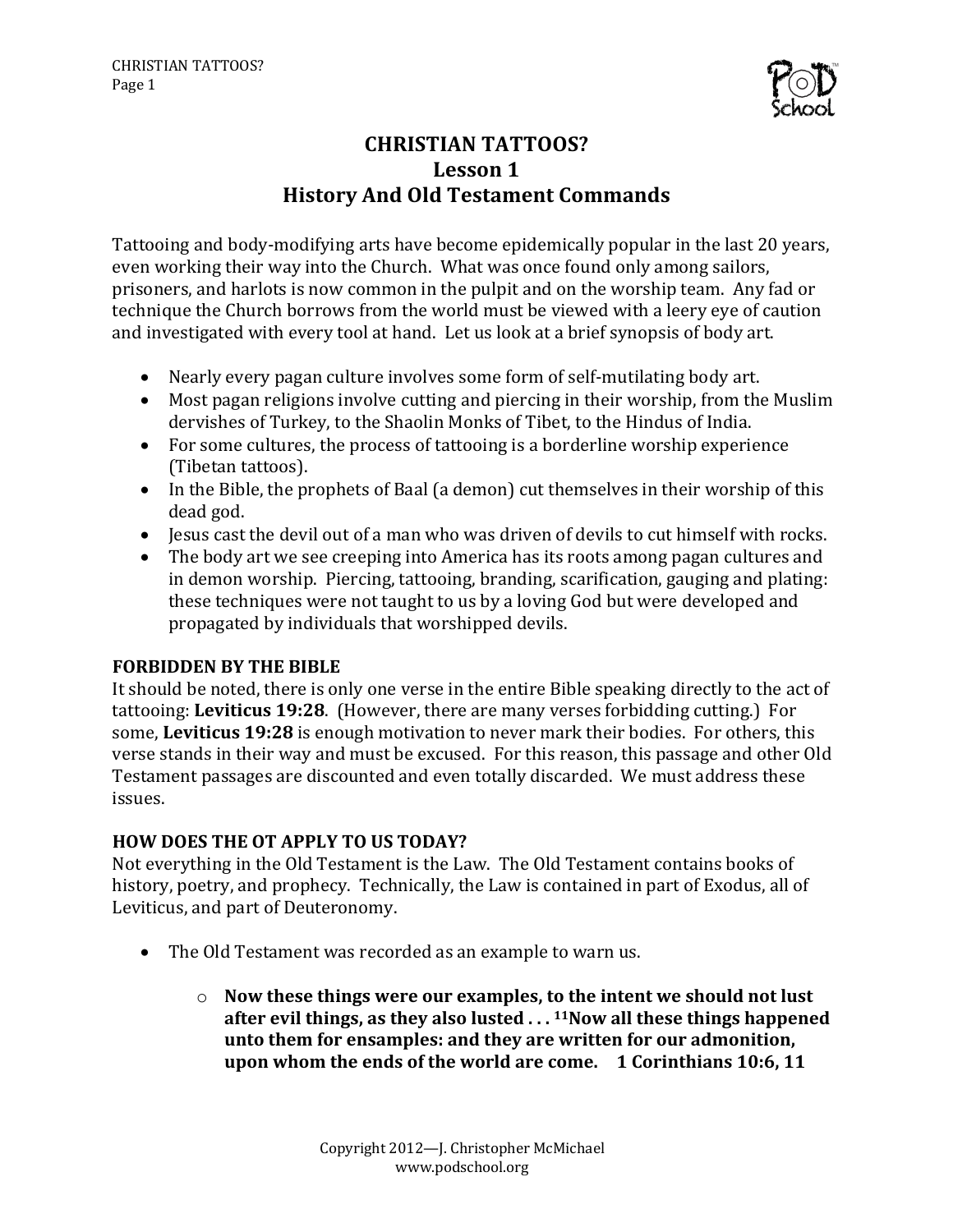

- The law does not make you righteous, but it can teach you what holiness looks like. Obeying the law will not make you righteous, but it will make you holy.
- We are redeemed from the curse of the law (**Galatians 3:13**), not the Law.
- The law was fulfilled, not abolished. The law will not pass away until all has been fulfilled. Jesus fulfilled the sacrifices and rituals. We must live a life fulfilling the moral laws, e.g., thou shalt not kill, thou shalt not lie with a beast, etc.
- The New Testament directly quotes the Old Testament 695 times and references the Old Testament over 4,100 times.
- With so many NT verses tying us to the OT, it's hard to view the OT as obsolete in our lives.

### **LEVITICUS 19**

Does Leviticus 19 have anything to offer us today? The whole subject of Leviticus 19 is summed up in verse 2: "Ye shall be holy: for I the LORD your God am holy." This is the summary statement for the next 35 verses. Leviticus 19 teaches the reader how to be holy. These verses were written to help Israel be different from the surrounding nations and to be a people separated unto God.

The following is a summary of those 35 verses:

- Verse 3—Honor your mom and dad and go to church.
- Verse 4—Flee idols and don't make another golden calf.
- Verse 5—Give offerings willingly and with a proper heart.
- Verses 6-8—God's offerings are holy. Don't treat them flippantly.
- Verses 9-10—Don't be greedy in your business. Support the poor and the stranger.
- Verse 11-Don't steal, lie, or cheat.
- Verse 12—If you're a believer, keep your word. Don't use your faith as a cop-out.
- Verse 13—Don't defraud or rob anybody. Pay your employees on time.
- Verse 14—Don't abuse the handicapped.
- Verse 15—Be righteous in your courts of law. Don't have respect of persons.
- Verse  $16$ —Don't be a gossip or slanderer. Help when your neighbor's life is in danger.
- Verse 17—Confront people directly if they have sinned against you so you won't develop hate in your heart for your brother.
- Verse 18-Don't hold grudges or avenge transgressions. Love your neighbor as yourself.
- Verse 19a—Don't interbreed cattle. They would have had to do business with the Canaanites to acquire an outside breed.
- Verse 19b—Don't sow mixed seed in your field. This was the idolatrous practice of the Zabians (fire worshippers). They did so with magical rites and incantations.
- Verse 19c—Don't wear a garment of cotton and wool interwoven. (Wool, being a filthy material, represents the lamb's contact with the world. Cotton, being a clean material that grows pure and stands above the world, represents holiness.)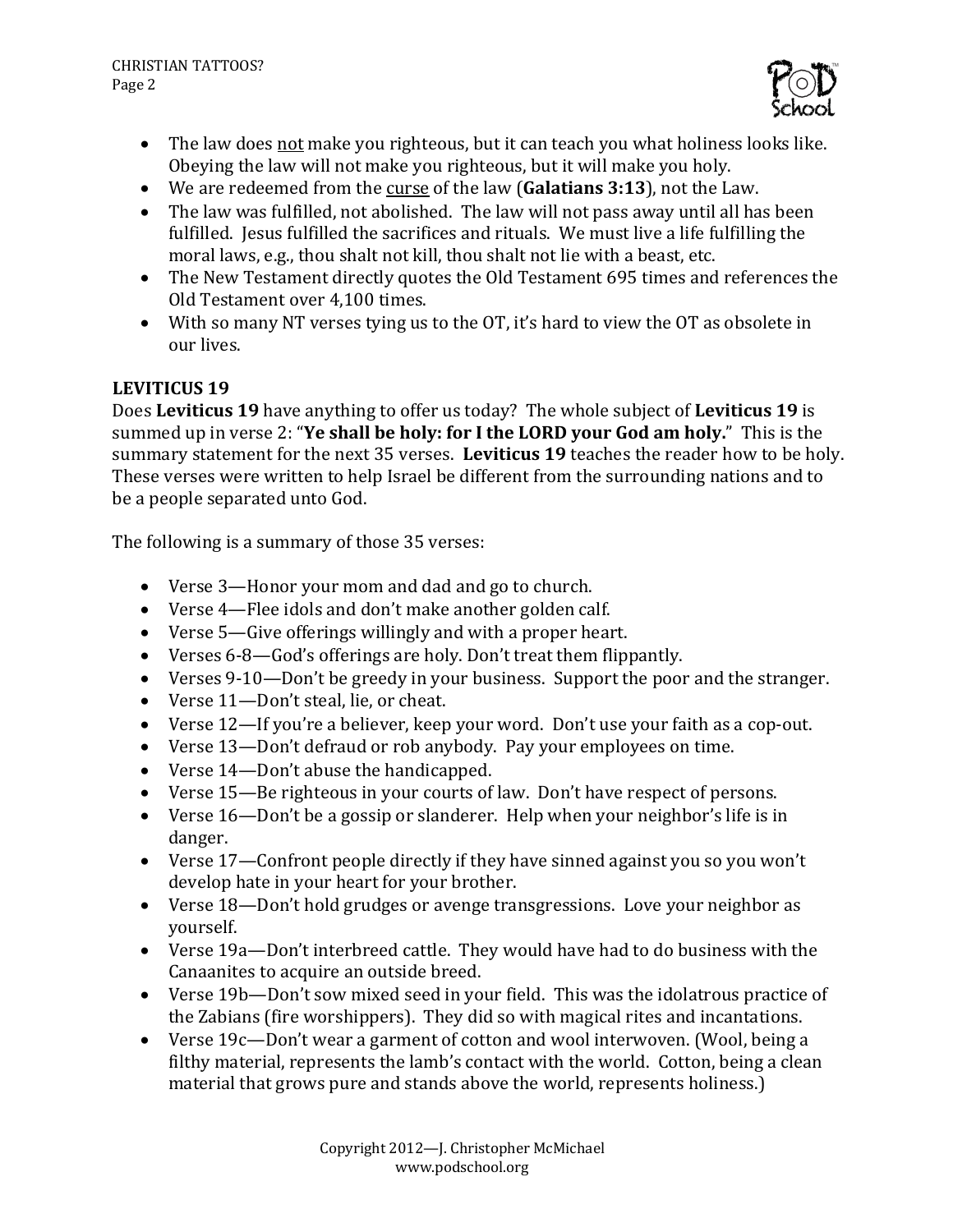

- Verses 20-22—Fornication is sinful and carnal and punishable. Do not take advantage of women.
- Verses 23-25—The fruit of the new land must be cleansed, then tithed upon, then enjoyed.
- Verse 26a—Don't eat anything "over" the blood, a reference to spiritism.
- Verse 26b—Don't go to the psychics or astrology for guidance.
- Verse  $27$ —Don't cut hair like the heathen. (This hairstyle was a demon priest hairstyle.)
- Verse 29-Don't prostitute your daughter.
- Verse 30—Keep My day holy and honor My sanctuary.
- Verse 31—Don't respect those that are demonized and don't seek after wizards.
- Verse 32—Respect the elders.
- Verse 33—Don't oppress immigrants.
- Verse  $34$ —Love the immigrant and give him a chance.
- Verses 35-36—Be honest in all of your endeavors.
- Therefore verse 28-Don't cut or tattoo yourself, I am the LORD.

God wants us to be different from the world around us. If you are embracing the world, you are becoming God's enemy (**James 4:4**).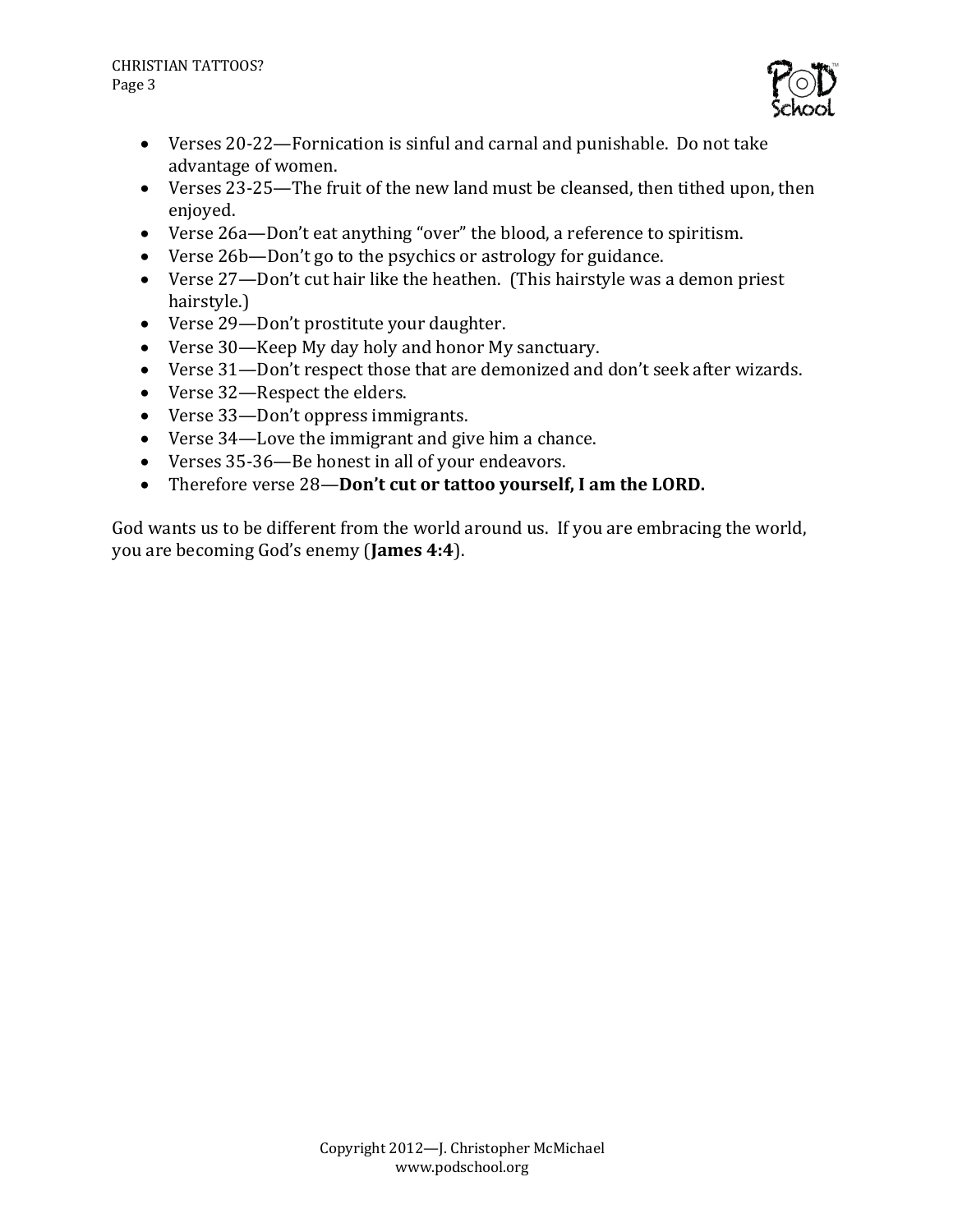

# **CHRISTIAN TATTOOS?** Lesson 2 **Do You Have The Right?**

One common misconception propagated by the spirit of the world and heathen is that your body is your own to do with as you please. This lie feeds the sins of fornication, abortions, and body vandalism. Biblically, your body belongs to God and it is to be a living sacrifice.

### YOUR BODY IS NOT YOUR OWN

- What? know ye not that your body is the temple of the Holy Ghost which is in **you, which ye have of God, and ye are not your own?** <sup>20</sup>For ye are bought with a price: therefore glorify God in your body, and in your spirit, which are God's. **1 Corinthians 6:19-20**
- Know ye not that ye are the temple of God, and that the Spirit of God dwelleth in you? <sup>17</sup>If any man defile (*destroy*) the temple of God, him shall God destroy; **for the temple of God is holy, which temple ye are.** 1 Corinthians 3:16-17

Vandalism is defined as deliberate destruction or damage to public or private property. Even today, vandalism is an offense punishable by the courts of law. Art without permission is vandalism. Our bodies are God's sanctuary. If we graffiti it without His permission, it is tantamount to temple vandalism. His court of law will have plenty to say about it.

## **LUST AND INSECURITY—THE HEART OF THE ISSUE**

• If a man therefore purge himself from these, he shall be a vessel unto honour, sanctified, and meet for the master's use, and prepared unto every good work. <sup>22</sup> Flee also vouthful lusts: but follow righteousness, faith, charity, peace, with **them that call on the Lord out of a pure heart.** 2 Timothy 2:21-22

The context of this passage is what kind of Christians are in the house of God. According to Paul there are only two types of vessels in the Church: vessels of honor and vessels of dishonor. Paul states if you want to be a vessel of honor, then you must purge your life from the dishonorable or dirty vessels. This means you get the dirty Christians out of your life. This leads into verse 22. Paul is basically saying "flee dirty Christians." Then he says, "flee also youthful lust."

Youthful lust isn't just sex. What is the one thing all young people long for? Acceptance. To be judged as "cool." Youthful lust is the desire to be unique and individual. The desire to be accepted is the reason young people will smoke, fornicate, pierce themselves, tattoo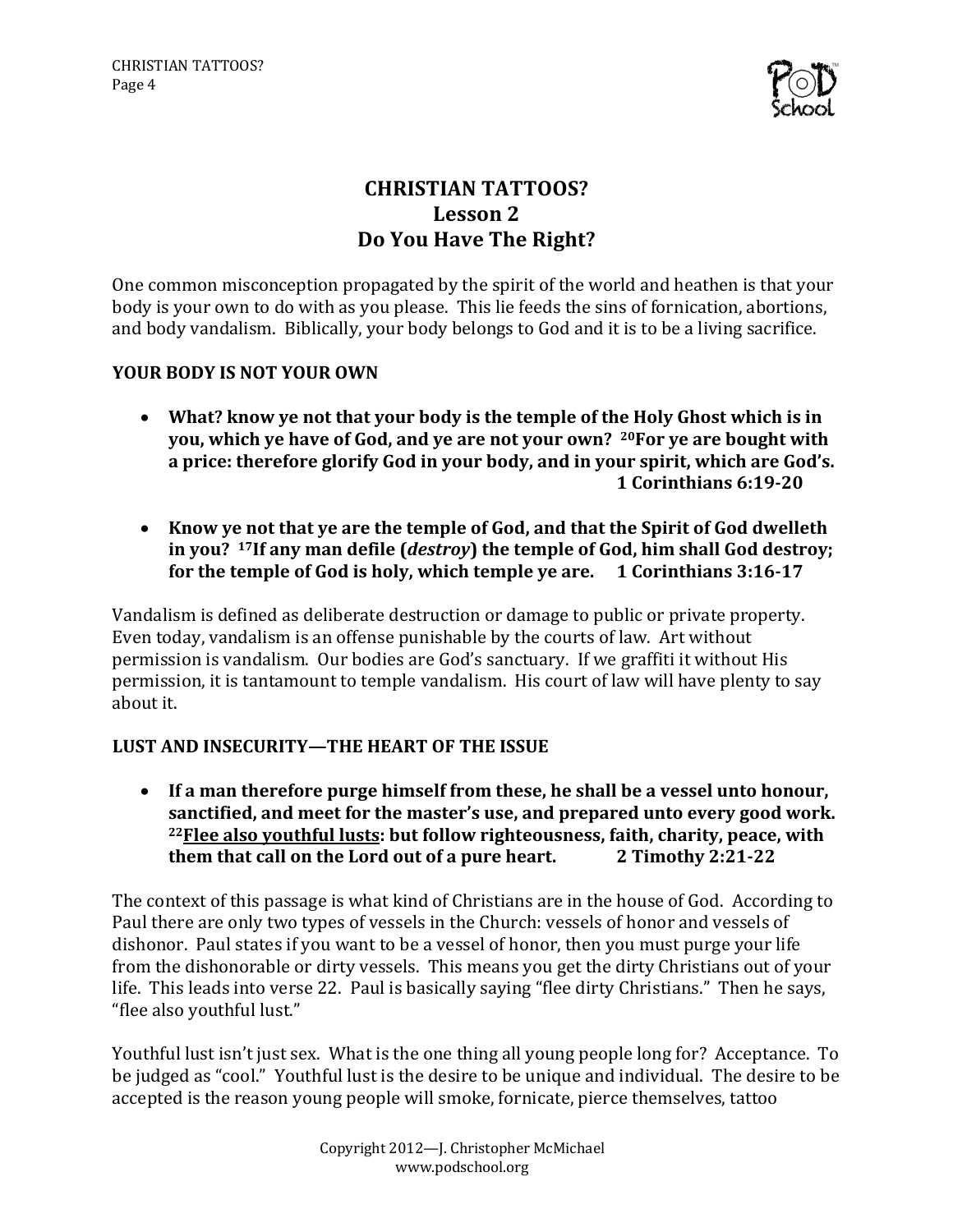CHRISTIAN TATTOOS? Page 5



themselves, etc. This strong desire to be accepted is what drives immature people to be cool, to be accepted, to make a statement, and to rebel.

### **TATTOOS AS A STUMBLING BLOCK**

• But take heed lest by any means this liberty of yours become a stumblingblock to them that are weak ... <sup>13</sup>Wherefore, if meat [or tattoos] make my brother to offend (*stumble*), I will eat no flesh while the world standeth, lest I make my **brother to offend (***stumble***). 1 Corinthians 8:9, 13**

The Greek word for "offend" in these verses is *skandalizo*. This is where we get our English word *scandal* or *scandalous.* 

This word means:

- to cause to trip and fall
- $\bullet$  to entice to sin
- to cause a person to distrust and desert one whom he ought to trust and obey
- to see in another what I disapprove of and what hinders me from acknowledging his authority

These definitions definitely describe the result of tattooing in the Church today. Would a pure and clean Christian be involved in anything scandalous? Scandals are for heathen politicians, actors, musicians, and such the like.

• But whoso shall offend (*skandalizo*) one of these little ones which believe in me, it were better for him that a millstone were hanged about his neck, and **that he were drowned in the depth of the sea.** Matthew 18:6

Here, Jesus states, if your lifestyle or choices as a believer in Jesus Christ cause another believer in Jesus Christ to go astray or sin, then it would be better for you if you were to be drowned in the sea.

## • Abstain from all appearance of evil. 2 Thessalonians 5:22

What is the atmosphere of a tattoo parlor? Who had what tattooed where on them before you sat in the chair? Who had what pierced in the chair before you laid back to get inked? Don't forget you are spending God's resources on this tattoo. What is the spiritual condition of the man who is about to touch you and what was he doing last night?

## **SELF-CONTROL—IT'S STILL A FRUIT OF THE SPIRIT**

Lay's Potato Chips has a slogan: "Bet you can't eat just one!" It seems this maxim holds true for tattoos. Many have testified how addictive they are.